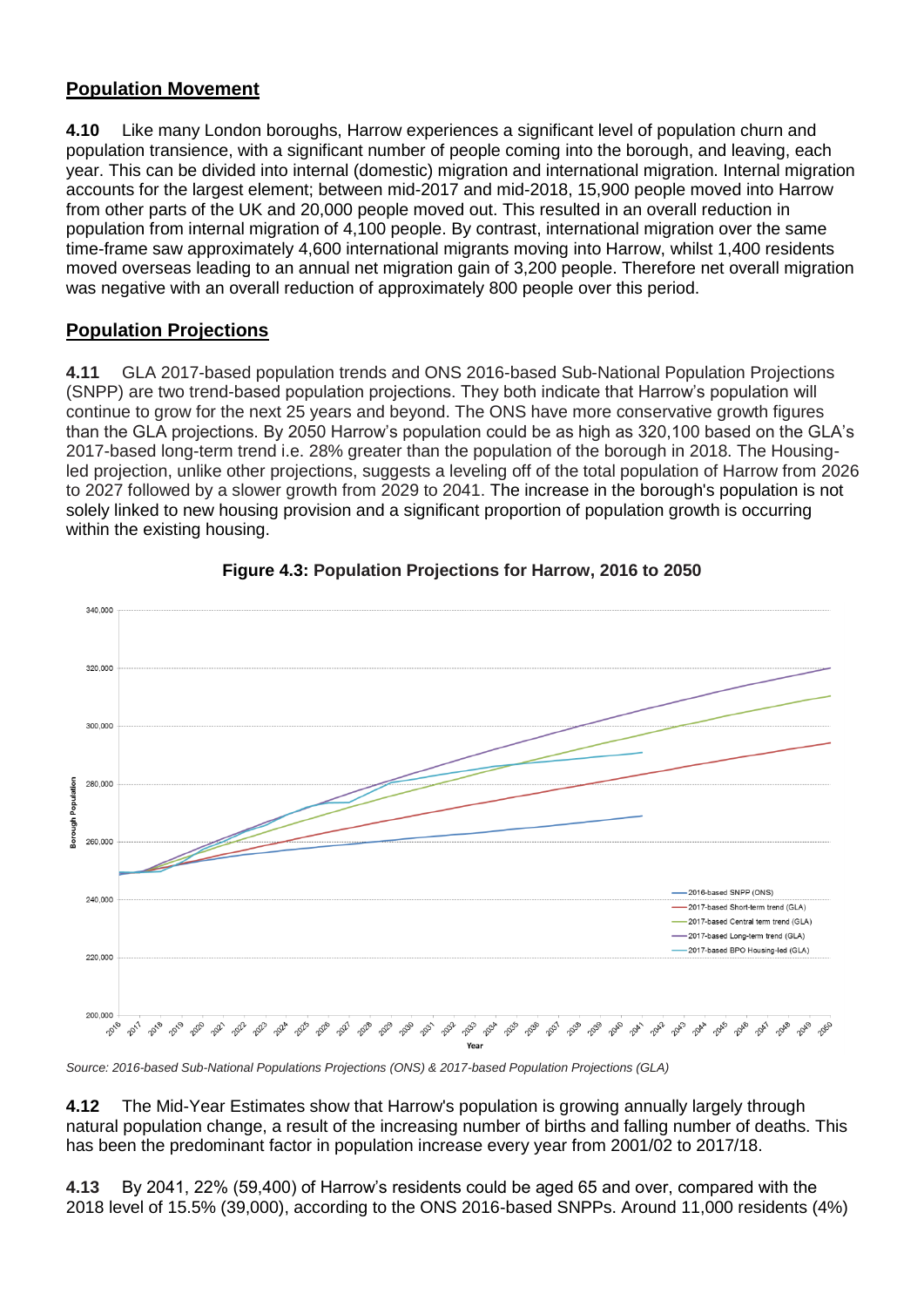could be aged 85 and over by 2041, almost double the current 2018 estimate of around 5,600 people (2.2%). At the opposite end of the age spectrum, the borough is currently experiencing a growth in the under 15 age group, with under 15s comprising 19.9% of the total population (49,900) in 2018. It is predicted that numbers in this age range will peak in 2022 then decline, so that by 2041 numbers of under 15s will have fallen to 46,800, comprising 17% of the total population of Harrow. Source: ONS 2016-based SNPPs.

## **Ethnic Diversity**

**4.14** Harrow has one of the most ethnically diverse populations in the country. The 2011 Census showed that 69.1% of Harrow's residents were of ethnic minority, where ethnic minority is defined as all people who are non-White British. Based on this definition, Harrow was ranked fourth highest for the proportion of residents from minority ethnic groups nationally, compared to a ranking of eighth in 2001. The Greater London Authority's (GLA) 2011 Census Ethnic Diversity Indices (based on the 18 ethnic group classification) ranked Harrow seventh nationally for ethnic diversity. Diversity indices measure the number of different/distinct groups present in the population and the sizes of these groups relative to each other.

**4.15** Harrow's largest minority ethnic group is the Indian group and the 2011 Census results showed that 26% of Harrow's population was of Indian origin. Harrow's population is more diverse than West London's and London overall with 69.1% from minority ethnic groups, in comparison to 64.3% in West London and 53.7% in London [\(Population by Ethnic Group, 2011\)](http://harrow.limehouse.co.uk/links/2358216#copy_2358216_ID_490).



## **Figure 4.4: Population by Ethnic Group, 2011**

*Source: 2011 Census, Table KS201EW, ONS*

**4.16** The GLA's 2016-based Ethnic Group Projections (Trend-based, Central scenario) models how Harrow's population composition may change to 2050. The population of Indian origin will remain the largest ethnic group and is likely to make up one third of Harrow's population by 2050. The White British population is forecast to decline to around 20% by 2025 and 16% by 2050, although will still remain the second largest group within the borough. Other White and Other Asian groups will continue to increase in number and by 2050 will be only slightly lower than the White British percentage. Most other ethnic origins will see a small steady increase, with the exception of Black African, Black Caribbean and